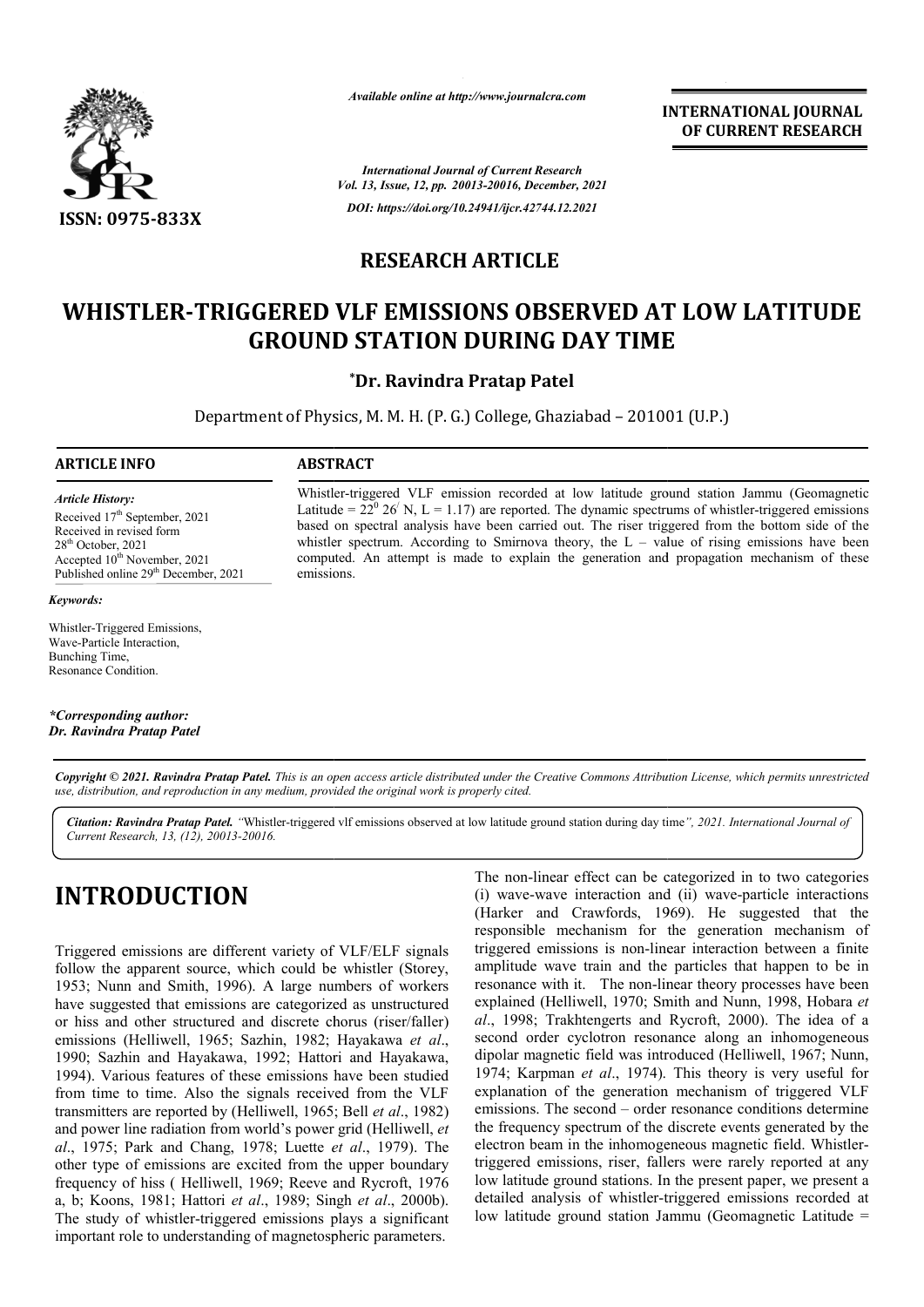$22^{\circ}$  26<sup> $\prime$ </sup> N, L = 1.17). An attempt is made to explain the generation and propagation mechanism of these emissions.

**Experimental Setup and Data Analysis:** At low latitude ground station Jammu ( $L - 1.17$ ), the whistler – triggered VLF emissions were received by a T-type antenna, pre and mainamplifiers and tape recorder having band with 50 Hz to 15 kHz. T-type antenna is 25 meter in vertical length and 6 meter long horizontally and 3.2 mm in diameter and impedance about 1MΩ. The antenna is rendered a periodic with the help of a suitable RC network for avoiding any noise effect. The antenna is installed at suitable distance from main building to reduce the power line hum and other man made noise. The observations were taken continuously day and night period. The data are stored on the magnetic tapes, which were analyzed using Advance VLF Data Analysis System (AVDAS) and sonogram.

In this paper, whistler – triggered VLF emissions recorded during day time hours of  $8<sup>th</sup>$  January 2001 at 1523 hours IST and other 29<sup>th</sup> March 2003 at 1515 hours IST are analyzed. These emissions were recorded on  $28<sup>th</sup>$  January 2001, the geomagnetic storm  $K_P$  – index = 2, ( $\Sigma K_P$  = 17) and  $D_{St}$  – index = 5 and on 29<sup>th</sup> March 2003, K<sub>P</sub> = 4. (ΣK<sub>P</sub> = 35<sub>+</sub>) and D<sub>St</sub> = -52 during the recovery phase of the storm. Typical frequency – time spectrogram of whistler-triggered VLF chorus emissions recorded during daytime at low latitude ground station Jammu on  $8<sup>th</sup>$  January 2001 at 15:23 h IST is shown in Figure 1. These emissions contain two events of whistler-triggered chorus emissions. The observed whistler wave frequency varies between 4.5 kHz to 7.6 kHz for the first and 4.6 kHz to 7.5 kHz in the second event, whereas the frequency of triggered emission varies between 4.5 kHz to 6.5 kHz in the first event and 4.6 kHz to 6.4 kHz in second event. The relative intensity of whistler wave and triggered emission is approximately same, which is given in Table 1. The df/dt values of the first and second event of triggered emission are found to be 1.61 kHz/sec and 1.51 kHz/sec respectively. The dispersion of the first and second whistlers are 81.9  $s^{1/2}$  and 82.5  $s^{1/2}$  and the corresponding path of propagation are  $L = 4.35$  and  $4.37$ respectively.



**Figure 1. Dynamic spectrum of the whistler-triggered emissions recorded at Jammu on 08th January 2001at 1523 hrs (IST)**

**Table 1. Relative intensity of whistler and Triggered emission**

| Whistler wave |                    | Triggered emission |                    |
|---------------|--------------------|--------------------|--------------------|
| Frequency     | Relative intensity | Frequency          | Relative intensity |
| (kHz)         | dB                 | (kHz)              | (dB)               |
| 8.5           | 60                 | 7.1                | 58                 |
| 7.6           | 61                 | 6.8                | 59                 |
| 6.8           | 61                 | 6.1                | 60                 |
| 6.1           | 62                 | 5.1                | 61                 |
| 5.3           | 62                 | 4.5                | 62                 |
| 4.3           |                    |                    |                    |

In Figure 2 depicts another events contains two events of daytime WTCEs recorded during disturbed period on 29 March, 2003 at 15:15 h IST, which are triggered from the bottom side of the whistler spectrum. The  $K_{P}$  – index value at the time of observation varied between 2<sub>-</sub> to  $3_{+}$ . This figure contains two short one hop-whistlers and the relative intensity of the whistler wave and the triggered emissions is approximately same, which is given in Table 2. The whistler wave frequencies of the first and second events are 4.6 to 6.7 kHz and 5.0 to 7.2 kHz, whereas the frequency of triggered chorus riser varies between 5.0 to 7.2 kHz and 5.0 to 7.5 kHz respectively. The df/dt values of the first and second events of triggered emissions are found to be 22.2 kHz/sec and 21.5 kHz/sec respectively. The dispersion of the two (first and second) triggering whistlers are  $16.4 \text{ s}^{1/2}$  16 s<sup>1/2</sup> respectively and their propagation path is  $L = 1.9$  and 1.96 respectively.



**Figure 2. Dynamic spectrum of the whistler-triggered emissions recorded at Jammu on 29th March 2003 at 1515 hrs (IST)**

**Table 2. Relative intensity of whistler and Triggered emission**

| Whistler wave |                | Triggered emission |                  |
|---------------|----------------|--------------------|------------------|
| Frequency     | Relative       | Frequency          | Relative         |
| (kHz)         | intensity (dB) | (kHz)              | intensity $(dB)$ |
| 7.6           | 57             | 6.5                | 56               |
| 6.8           | 58             | 6.1                | 58               |
| 6.1           | 57             | 5.3                | 59               |
| 5.3           | 60             | 4.5                | 60               |
| 4.5           | 59             |                    |                  |

**Generation Mechanism:** We have followed the upper boundary frequency (UBF) method developed by Smirnova (1984) to find out the location of source for the chorus (riser/faller) events. The upper boundary frequency of the ground based observation of discrete chorus events is determined on the assumption of dipolar geomagnetic field configuration, by the half equatorial electron gyrofrequency in the generation region, irrespective of the latitude of the observation station. Using Smirnova (1984) method, the L – value of the discrete VLF chorus emission source is written as

$$
L = (440/f_{UB})^{1/3} \tag{1}
$$

Where  $f_{UB}$  is the upper cut of boundary frequency of the observed triggered chorus emissions in kHz. Using eq. (1), the  $L$  – value of the source region for the observed events is found to be  $L_{\text{Source}} = 4.07, 4.09$  for the figure 1 and  $L_{\text{Source}} = 3.93$ , 3.88. The higher  $L -$  value of the source region compared to the observation station Jammu  $(L = 1.17)$  shows that the wave may have propagated towards significantly lower latitude (Smirnova *et al*., 1976). The non-linear self consistent resonant interaction of energetic electrons with narrow band VLF waves in the Earth's magnetosphere has been used to explain many of the qualitative physical features underlying triggered emissions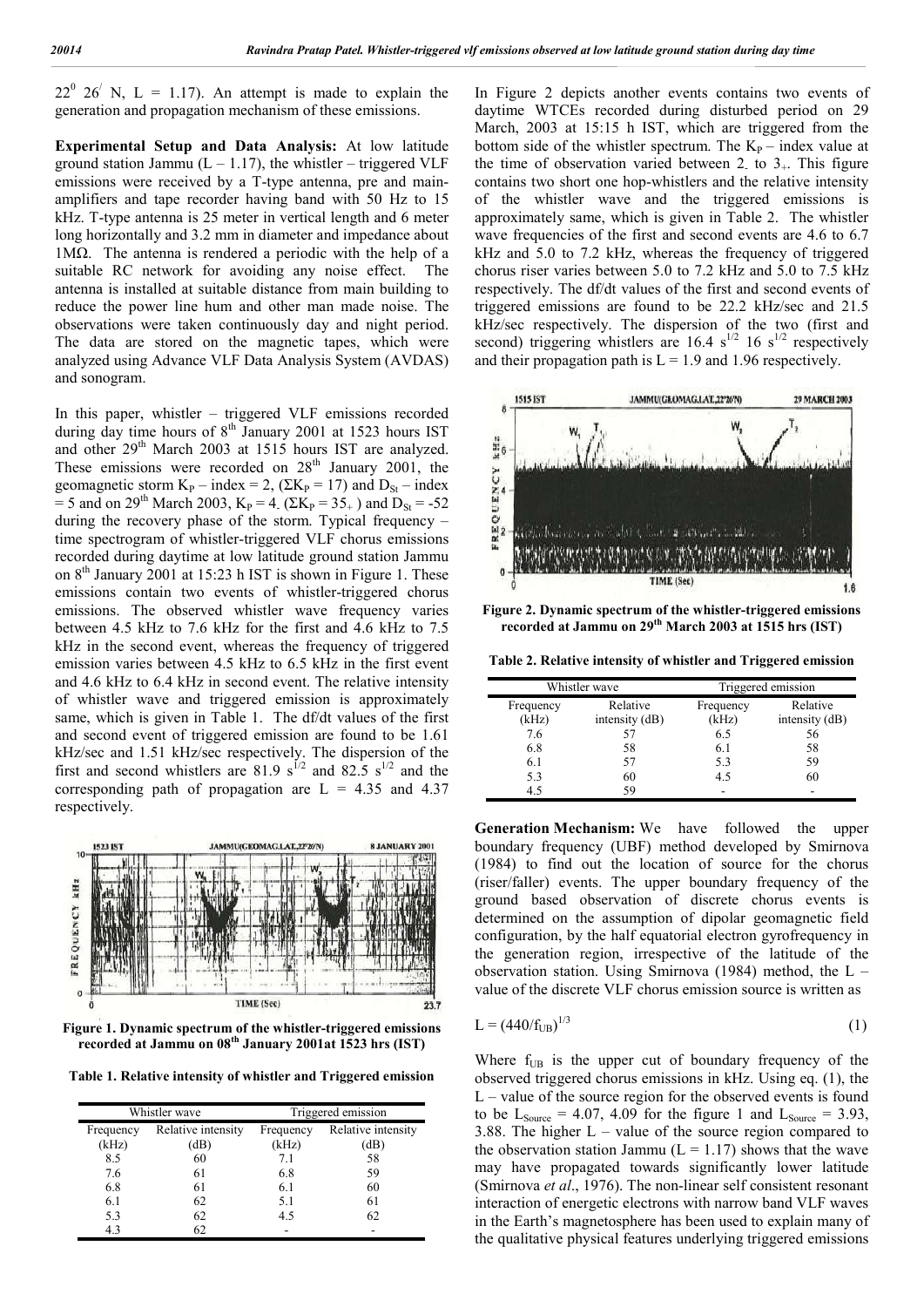(Trakhtengerts and Rycroft, 2000). A large number of workers have been made to solve the problem using different numerical model such as sheet current model (Helliwell and Inan, 1982; Carlson *et al*., 1990), non-linear resonant current model (Nunn, 1984), electromagnetic full particle model (Cuperman and Lyons, 1974; Omura and Matsumoto, 1987), fluid-particle (hybrid) model (Vomvoridis and Denavit, 1980; Vomvoridis *et al*., 1982) and Vlasov hybrid model (Nunn, 1990; Nunn and Smith, 1996). On the basis of non-linear cyclotron resonant interaction between whistler mode waves and counter streaming energetic electrons, the cyclotron resonance condition is written as

$$
\omega - \omega H / \gamma = k v || \tag{2}
$$

Where  $\omega$  and  $k$  are the wave frequency and wave vector of the whistler waves,  $k = |k|$ ,  $\omega H$  is the electron gyro-frequency, v|| is the field aligned component of the electron velocity,  $\gamma = (1$  $v2 /c2$ )-1/2 is the relativistic factor, v and c is the interacting particle velocity and light velocity in free space. For ducted whistler propagation K||B0, B0 being the vector geomagnetic field. In an inhomogeneous magnetic field,  $\omega$ H, v|| and k are functions of the coordinate z along the magnetic field B0. The electrons with different v|| interact with the same wave  $(\omega, k)$ at different points along the geomagnetic field lines. According to non-linear theory, the field equation for slowly varying in magnetic field can be written as (Omura *et al*., 1991; Trakhtengerts and Rycroft, 2000)

$$
(\partial/\partial t + v_g \partial/\partial z) B\omega = (\mu_0/2) v_g J_R
$$
 (3)

where  $B\omega$  is the complex amplitude of the magnetic wave field, vg is the group velocity and JR is the current due to the resonant electrons. The dispersion relation for the whistler mode waves propagating along the geomagnetic field line is given as

$$
k = [ (\omega P \omega 1/2/c (\omega H - \omega) 1/2 ] \tag{4}
$$

where  $\omega_{\rm P}$  is the electron plasma frequency. Combing equation (2) and (4), the resonant electron energy is written as

 $E_R = mV_R^2/2$  $^{2}/2$  (5) where m is the mass of electron. The resonance velocity  $V_R$  =

$$
V_R = [c \cos\alpha (\omega_H - \omega)^{1/2} [\omega_H \{ (\omega_H + \omega) (\omega_H - \omega)^2 + \omega^2 \} \omega \cos^2\alpha \}^{1/2} - \omega_P \omega^{3/2} \cos\alpha ]]/[\omega^2_H (\omega_H - \omega) + \omega^2_P \omega \cos^2\alpha] (6)
$$

 $V_{\perp}$  written as

Where  $\alpha$  is the pitch angle of the electron. In our numerical computation for relativistic parallel resonance energy, we have used normalized electron density verses distance along the field line from the equator according to the collision-less model. We have taken equatorial electron density 550 and 65 electrons  $cm^{-3}$  for two path of propagation  $L=$  3 and 4.5 respectively and the corresponding plasma frequency is  $\sim$  211, 72 kHz and electron gyro-frequency is  $\sim$  32 and 9 kHz. Calculate the value of parallel velocity is  $V_{||} \sim 2.48 \times 10^8$  m/s and perpendicular velocity is  $V_+ \sim 0.64 \times 10^8$  m/s, which is parallel velocity is greater than the perpendicular velocity of resonant electron. Using equation (5), we calculate the value of relativistic parallel resonance energy for  $L = 3$  and 4.5 for

pitch angle  $(\alpha = 30^0)$  and different wave frequency of electrons. We found that the  $E_R \sim 6.61 \times 10^3$  keV to 0.003 keV For  $L = 3$ , wave frequency varies between 0.1 to 30 kHz, and for L = 4.5, frequency varies between 0.1 to 8 kHz,  $E_R$ decreases from 764 keV to 0.028 keV. The resonant energy decreases with increasing wave frequency. Thus, it is clearly seen that in the inner magnetosphere high energy particles are actually participating in the triggering process. As pitch angle  $(\alpha)$  increases, resonant electron energy increases but the overall pitch angle dependence is non-linear. For low latitude ground station Varanasi, the interaction region corresponding to inner magnetosphere for  $L = 2$ , 3 and 4,  $E_R$  varies between Mev to keV have presented by (Patel, 2002; Singh *et al*., 2003).

If the rates of change of electron gyrofrequency and of the wave frequency balance each other, then the electron will remain in resonance for a longer duration and the phase angle remains constant. This means that the full derivative of equation (2) along the particle path is zero. This is concept of second order resonance first formulated by (Helliwell, 1967) and have suggested as necessary for the effective wave-particle interaction in the inhomogeneous magnetic field. The resonant electrons are then phase bunched by the  $(eV_+ \times B\omega)$  force acting along the field line. Solving equation of motion of an electron traveling in an inhomogeneous medium, in the presence of a whistler wave, it can be shown that the wave trapped electrons oscillate with a period (Dysthe, 1971; Inan *et al*., 1978; Yoshida *et al*., 1983)

$$
T_r = \left\{ \frac{2\pi m V_P}{(eV \perp f B\omega)} \right\}^{1/2} \tag{6}
$$

where m is the mass of electron, e is the charge of electron, f is the wave frequency, B $\omega$  is the wave magnetic field,  $V_P = \omega/k$ is the phase velocity,  $V_{\perp}$  is the velocity of the electron perpendicular to the field. The trapped electron oscillate with a frequency  $\Omega_{tr} = (keV_{\perp} B\omega/m)^{1/2}$ . Yoshida *et al.* (1983) have concluded that electrons whose absolute initial phase (φ) is less than 90<sup>0</sup>, will be bunched at  $\varphi = 0^0$  after a period of T<sub>r</sub>/4 is called as bunching time  $(T_B)$ . We have used some parameters for computing bunching time, wave frequency  $f = 1$  kHz,  $\varphi =$  $0^0$ , B $\omega$  = 1my,  $\alpha$  = 15<sup>0</sup>, bunching time T<sub>B</sub> ~ 17 ms for L = 2. The same for  $L = 4.5$  is 54 ms. As initial geomagnetic latitude increases with decreasing bunching time. Also wave magnetic field increases, bunching time is decreases. As wave frequency increases as in the presence of dense plasma, bunching time decreases.

## **CONCLUSION**

In this paper, we have reported characteristics of whistler triggered emissions observed at the low latitude ground Jammu during daytime period. These discrete triggered emissions are rising tones, which were rarely observed at any low latitude ground stations. These events may actually be mid-latitude emissions, because our analysis of whistler waves propagated along geomagnetic field line is higher L-values lying between 4.07 to 3.88. They are propagated along the geomagnetic field lines  $(3.88 \le L \le 4.07)$  and after exiting from the ionosphere and excite the Earth-ionosphere wave guide and propagate towards the equator along with whistlers. The relative amplitude of whistlers and triggered emissions are almost same. The relativistic parallel resonance energy of electrons decreases with increasing frequency but energy increases with decreasing L-value. The reported resonance electron energy lies in the kev range. Bunching time decreases with increasing